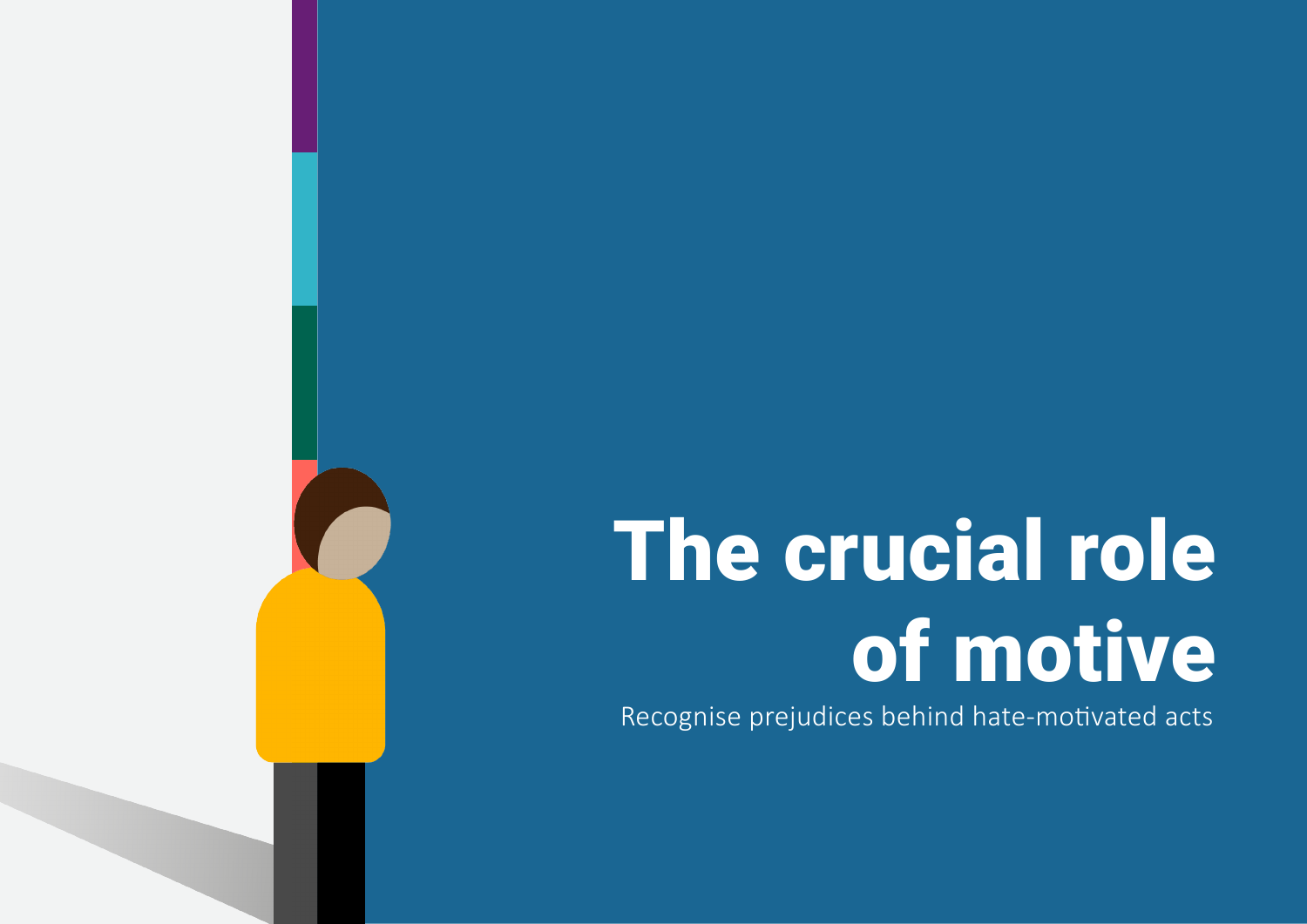## To the reader

No one should have to fear being discriminated against or being the target of harassment or violence. Nevertheless, hate-motivated acts are a reality in Finland.

No precise data is available on the extent of the phenomenon, as only a fraction of hatemotivated acts come to the knowledge of the authorities. According to studies, many victims of hate crime choose not to report the offence to the police. Reasons for this include a distrust of the authorities, fear of inappropriate treatment and the belief that reporting the offence will not change anything. If the target does not consider the act an offence, it is even less likely that they will report it.

The victims of hate-motivated acts are not chosen at random but based on their individual or presumed characteristic. The motive for the act is crucial. Just like hate crime and hate speech, hate acts are motivated by hate but it is unclear whether the acts fulfil the constituent elements of an offence.

Hate-motivated acts and hate crime can occur anywhere – on the street, at hobbies, at work, online or at school. Hate-motivated acts lead to an increased sense of fear and insecurity. They also erode confidence in the authorities.

All authorities, employers and education providers must react to discrimination and hatemotivated acts and promote equality. It is important to identify attitudes and phenomena that cause discrimination so that they can be addressed in time. Early intervention protects individuals, communities and society at large.

This publication offers support to anyone who in their work meets victims of hate-motivated acts or hate crimes or people at risk of being targeted by hate-motivated acts.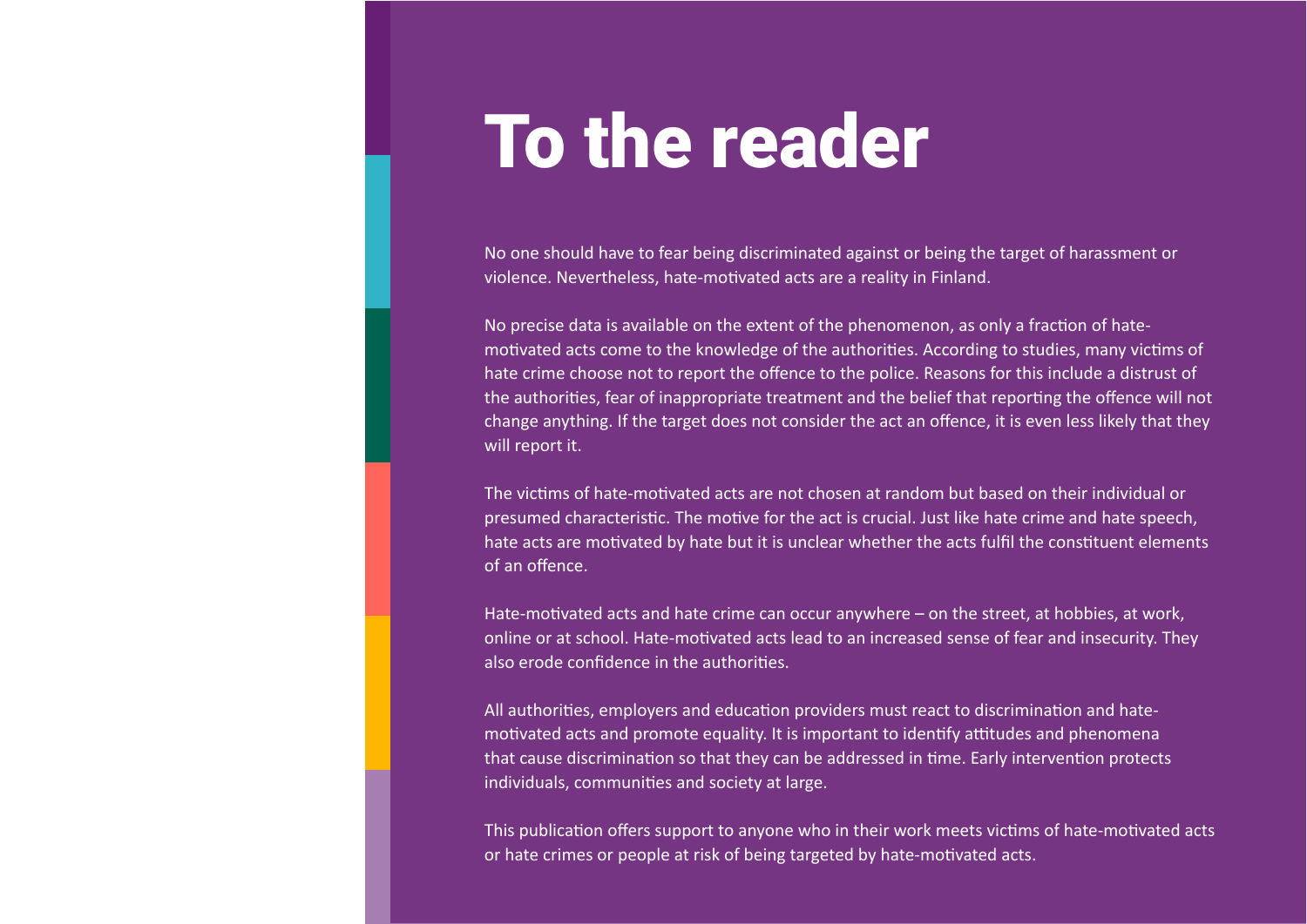# Key concepts

#### Hate-motivated act

A hate-motivated act is a hurtful and harmful act motivated by prejudice or hostility towards the victim's real or perceived ethnic or national origin, religion or belief, sexual orientation, gender, gender expression, gender identity or disability. Examples of hate-motivated acts include inappropriate, insulting or disparaging speech or threats, vandalism against property or obstruction of events.

### Hate crime Hate speech Hate-motivated act Hate-motivated acts motivated by

A hate-motivated act does not necessarily constitute an offence but is in itself harmful, because it affects a person's sense of security and mental wellbeing, for example. If the act fulfils the constituent elements of an offence, it is referred to as a hate crime.

Insulting comments on social media platforms concerning people of colour, foreign-born people, LGBTIQ+ people, disabled people, religious or linguistic minorities or other groups and individuals are typical examples of hate-motivated acts.

#### **Read more about concepts related to this theme:**

[Hurtful words, destructive deeds – A guide to action against hate acts](https://yhdenvertaisuus.fi/documents/5232670/21911124/Hurtful_words_destructive+deeds_ENG.pdf/89410521-5da7-3a41-ab93-538890a6b618/Hurtful_words_destructive+deeds_ENG.pdf?t=1637928707596)  [locally \(MoJ 2021\)](https://yhdenvertaisuus.fi/documents/5232670/21911124/Hurtful_words_destructive+deeds_ENG.pdf/89410521-5da7-3a41-ab93-538890a6b618/Hurtful_words_destructive+deeds_ENG.pdf?t=1637928707596)

[An Equal Finland: Government Action Plan for Combating Racism and](https://julkaisut.valtioneuvosto.fi/bitstream/handle/10024/163737/OM_2022_2_ML.pdf?sequence=1&isAllowed=y)  [Promoting Good Relations between Population Groups \(MoJ 2021\)](https://julkaisut.valtioneuvosto.fi/bitstream/handle/10024/163737/OM_2022_2_ML.pdf?sequence=1&isAllowed=y)

### prejudices or hostility towards

- Perceived or real ethnic or national background
- Religious belief or worldview
- Sexual orientation, gender, gender identity or gender expression
- **Disability**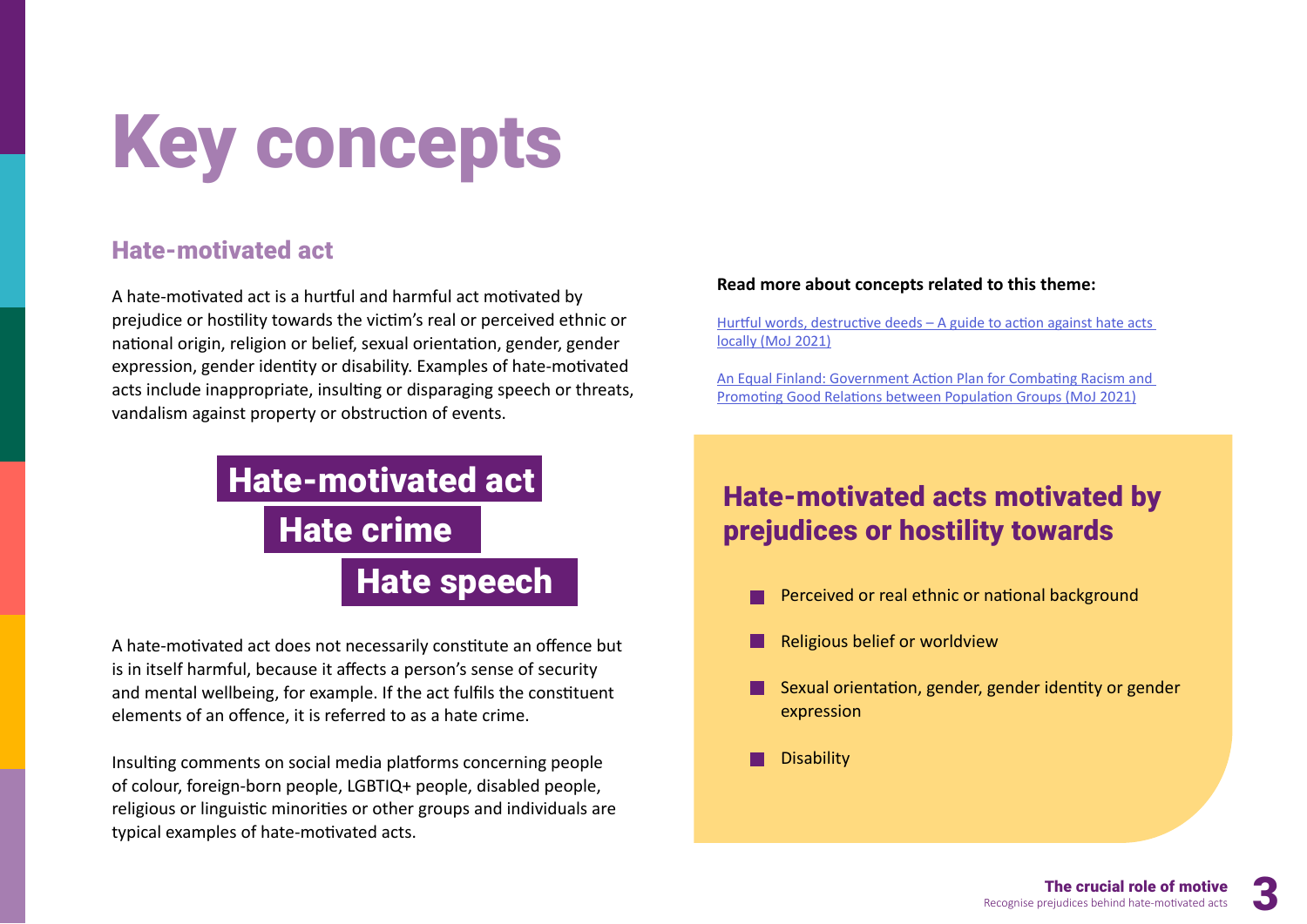#### Hate speech

Hate speech is communication that spreads or incites hatred against one person or a population group. In addition to speech, it may come across as gestures, writing, images, symbols, music, drawings and video.

Some hate speech is punishable. Working at different stages of the process, the police, prosecutor and judge assess whether the acts constitute an offence.

Hate speech may also be discrimination prohibited by the Non-Discrimination Act or the Equality Act.



### The following may be signs of hate speech:

- **Using expressions that threaten, insult or slander a** population group.
- **Approving violence or discrimination against a** population group.
- **Comparing people to animals or parasites.**
- **Creating a disparaging, intimidating, threatening,** hostile or aggressive atmosphere based on prohibited grounds of discrimination such as sexual orientation or disability.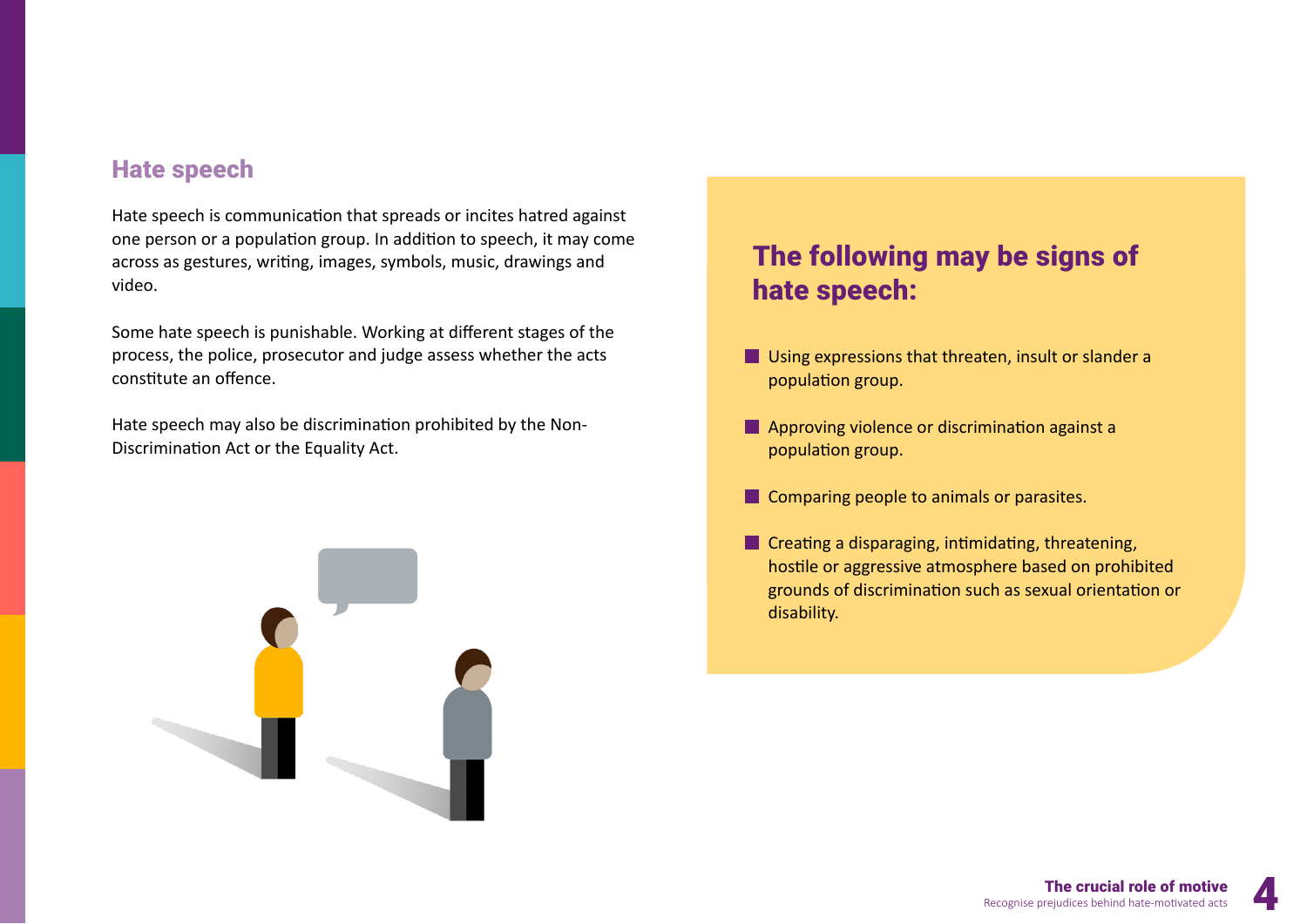#### Hate crime

Any act constituting an offence under Finnish legislation, such as assault, unlawful threat, discrimination or criminal damage, can be a hate crime. The motive for the crime is the crucial factor. A hate crime is motivated by prejudice or hostility towards the victim's real or perceived ethnic or national origin, religion or worldview, sexual orientation, gender identity, gender expression or disability. Hate as a motive may be considered an aggravating factor increasing the sentence.

### Examples of suspected hate crimes:

- $\blacksquare$  The plaintiff was called insulting names because of their gender identity in a public Facebook group. The offender is suspected of defamation.
- $\blacksquare$  Text urging white people to fight other ethnic groups had been scribbled on the school wall. The offender remains unknown, but the text suggests a link to a right-wing extremist group. The offender is suspected of incitement to hatred.
- $\blacksquare$  The plaintiff received a death threat because of their conversion to Christianity. The offender is suspected of unlawful threatening.
- A neighbour punched the plaintiff in the face and told the plaintiff to leave Finland and return to their homeland. The offender is suspected of assault.

[Source: Poliisin tietoon tullut viharikollisuus Suomessa 2020 / Jenita Rauta](https://urn.fi/URN:NBN:fi-fe2021110253250) [Publications of the Police University College 19/2021](https://urn.fi/URN:NBN:fi-fe2021110253250)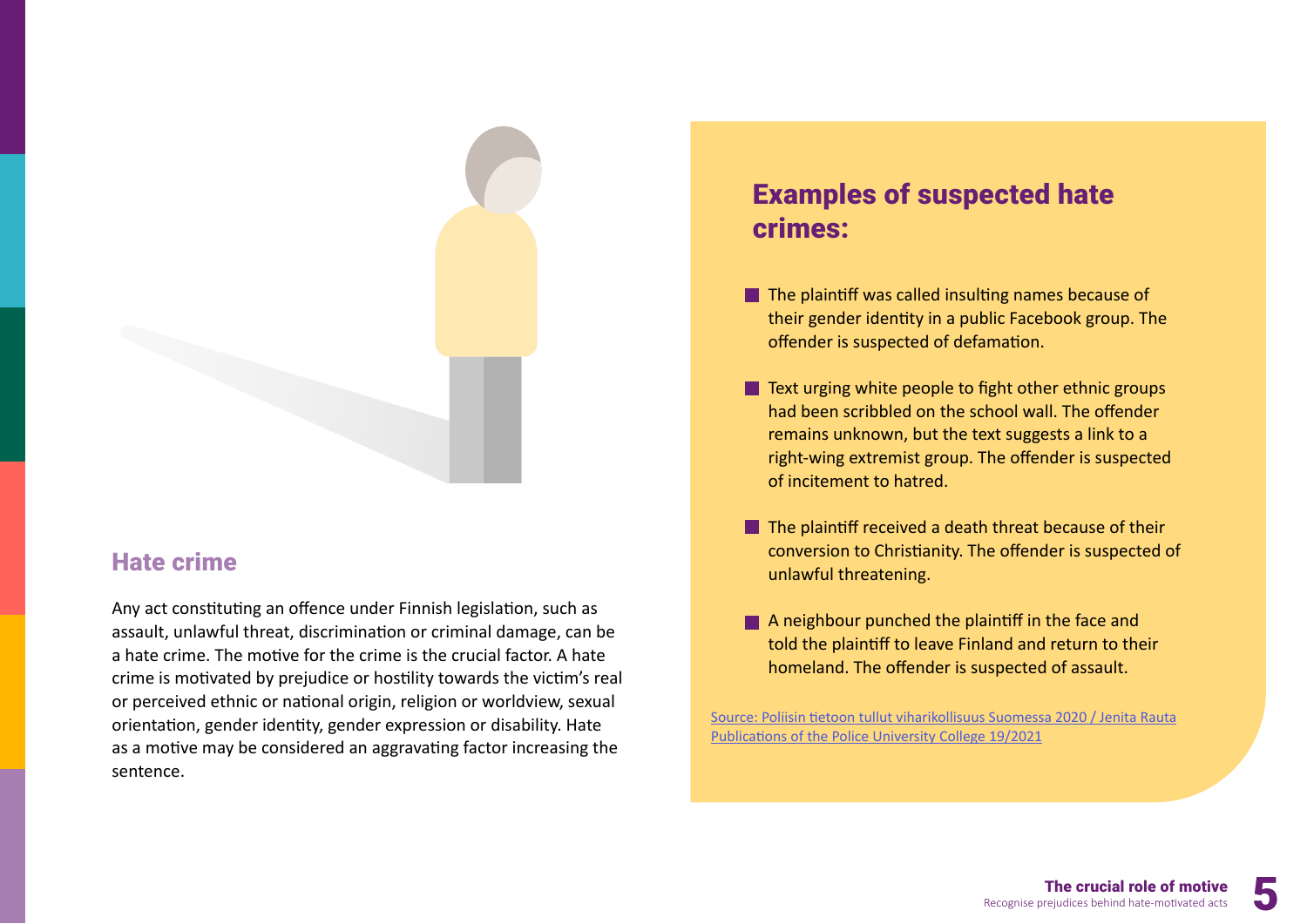# Grounds of the hate motive

In 2020, the police recorded 852 criminal complaints concerning suspected hate crimes.



75,8%

ethnic or national background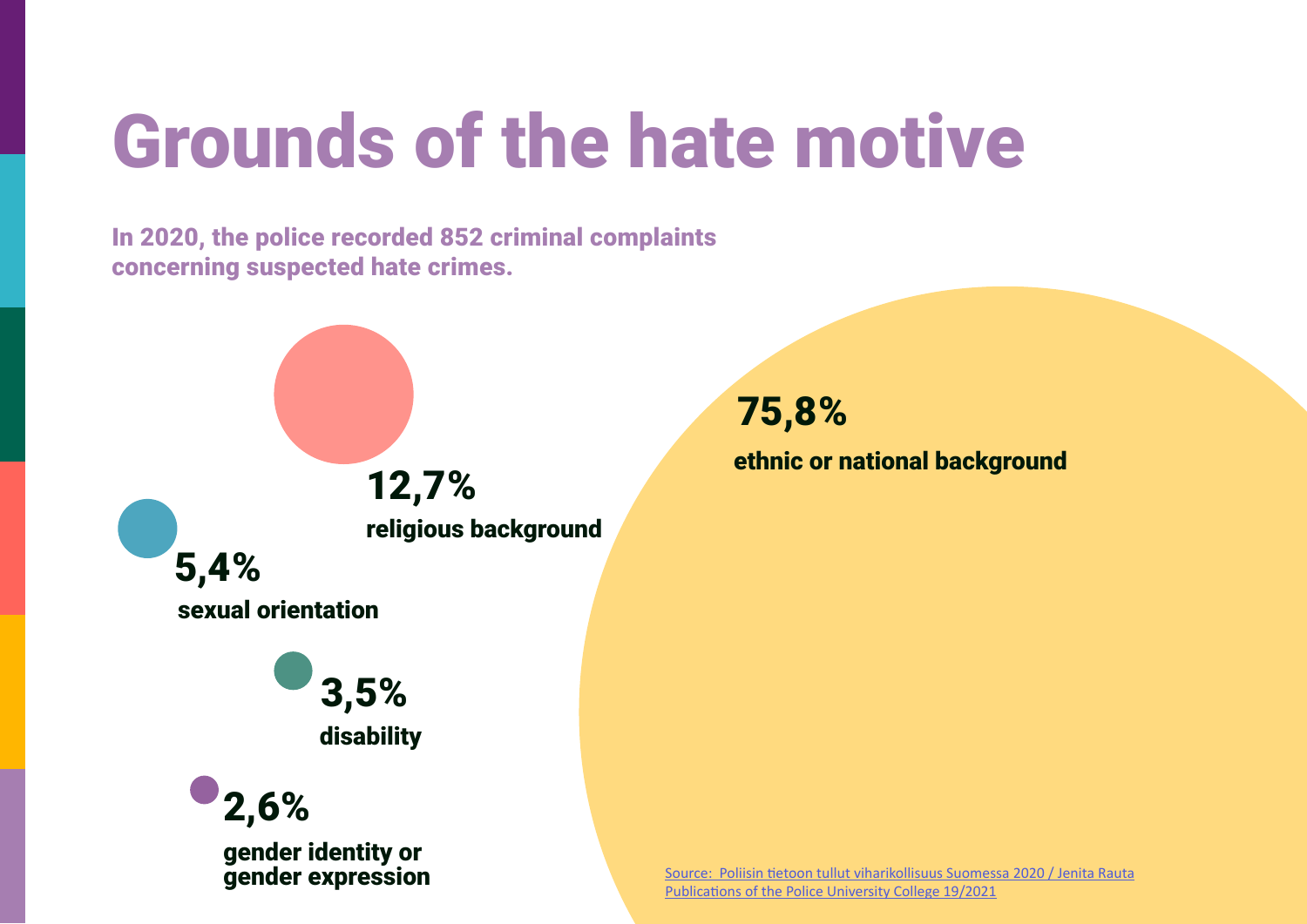### Identify a motive of hate

#### Factors related to the victim  $\sim$

Does the victim belong to a minority group? Is the victim an active promoter of the rights of minorities?

#### The victim's understanding of the motive

Does the target or witness of the act suspect that the act was motivated by hate towards a specific group of people or towards a person's characteristics?

#### The offender's behaviour and  $\mathcal{L}_{\mathcal{A}}$ communication

Did the offender make comments, publish writings or make gestures related to a hate motive?

#### Previous actions of the suspect

Has the offender previously committed similar acts or been suspected of such acts?

#### Nature of the act **Tara**

Did the act involve disparaging treatment? If property was involved, was it damaged with disparaging symbols, for example?

#### Building as the target

If the act targeted a building, did the building house an organisation maintained by a minority group or was it used for religious purposes? For example, is the property used as a club by a specific ethnic group or as the offices of an organisation defending the rights of LGBTIQ+ people?

#### Time and place of the act

Was the act committed on a day carrying special significance, such as a religious holiday, Sámi National Day, Pride week or the Transgender Day of Remembrance.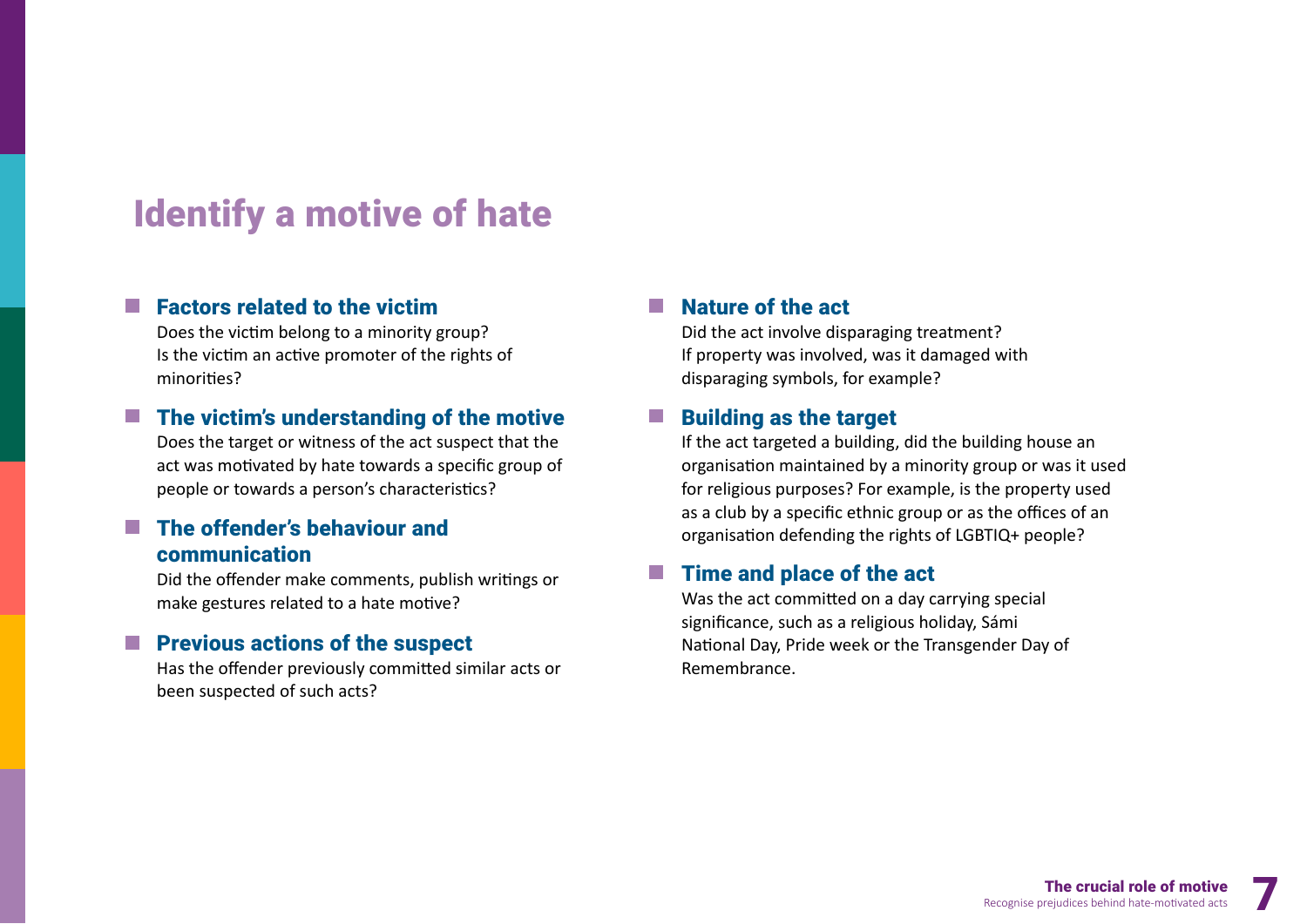### Statistics on general attitudes

Out of young people, discrimination is most commonly experienced by people who belong to more than one minority. **One out of six** of them had experienced discrimination from a service provider. (Youth Barometer 2020)

As many as **67 per cent** of those with an African background have experienced discrimination or harassment in education based on their skin colour. The results correspond to other Finnish studies concerning racism in the school environment, which repeatedly indicate that racism is very much present in Finnish schools. (Survey of the discrimination experienced by people from an African background, Non-Discrimination Ombudsman 2020)

**40 per cent** of LGBTI people have experienced harassment because of their identity in the past 12 months (A long way to go for LGBTI equality / Euroopan perusoikeusvirasto 2020)

Nearly **40 per cent** of the foreign-born population had experienced discrimination in the past 12 months. Of those who reported discrimination, one in four experienced it at least once a week. (FinMonik 2018-2019)

**60 per cent** of people from an African background who are employed or have sought employment had experienced discrimination. The respondents had experienced discrimination by their employer, co-workers and customers, in both the private and the public sector. (Survey of the discrimination experienced by people from an African background, Non-Discrimination Ombudsman 2020)

**29 per cent** of disabled people have experienced disrespectful treatment. (Fundamental Rights Barometer 2021)

Nearly **one in two** teenage girls has experienced harassment and unwanted sexual propositions. (School Health Promotion Study 2021)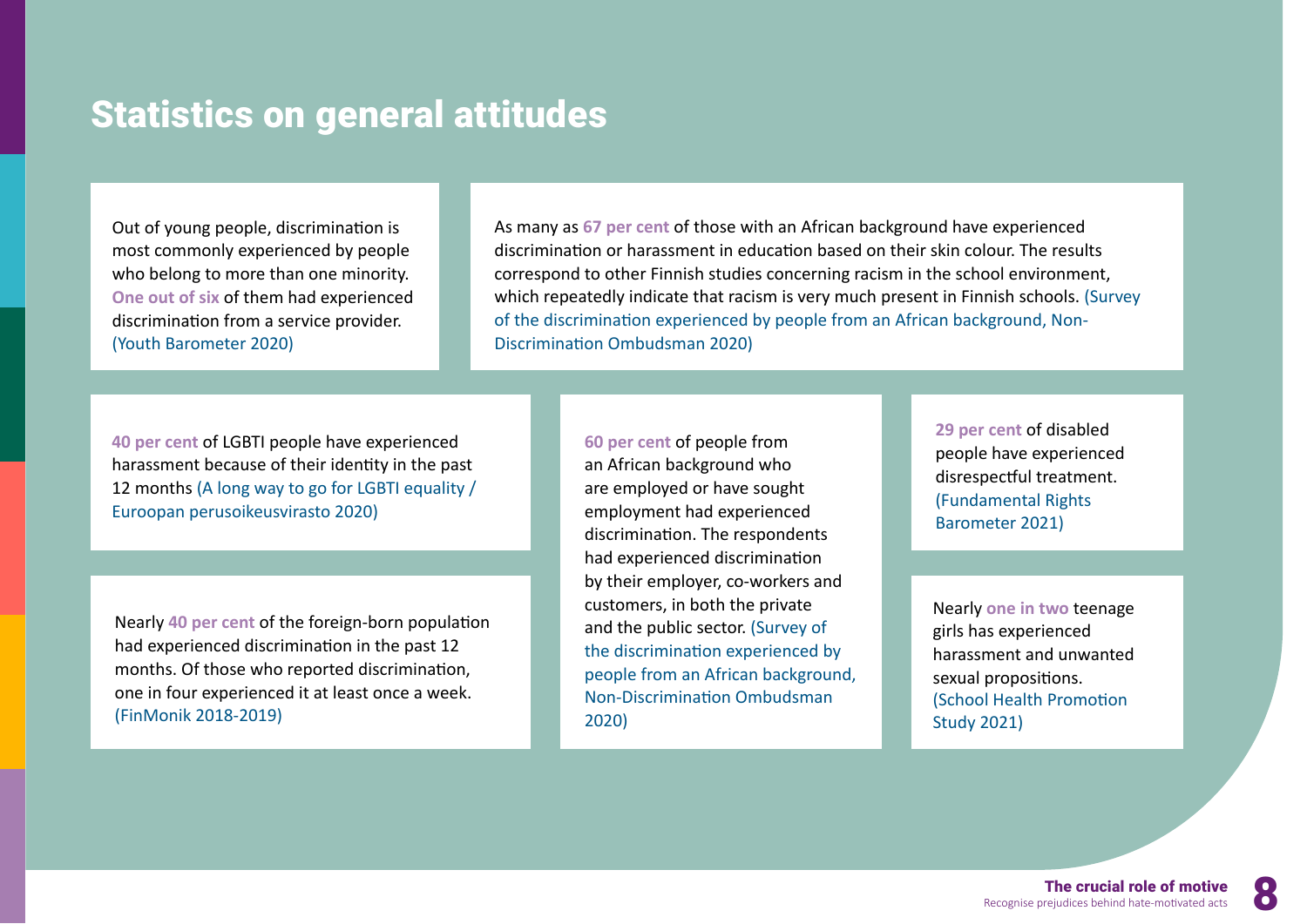# Impacts of hate-motivated acts

Hate-motivated acts occur everywhere: on the streets and in parks, in social media channels and online discussion forums, at schools and workplaces, in cafés and restaurants and on public transport.

Hate crime and hate-motivated acts affect victims in various ways and often have long-term impacts. The negative impacts of hatemotivated acts do not target the individual alone but a larger group of people to which the victim belongs or is perceived to belong.

Among minorities, 64% say they avoid certain places out of fear of being harassed or being targeted by hate speech.

#### In a previous survey published in 2016, this figure was 56%.

Hate-motivated acts are particularly damaging because an individual act serves as a message to the entire group targeted by it. The victims of hate-motivated acts are not chosen at random but based on their individual or presumed characteristic. This adds to the victim's fear of ending up a victim repeatedly. Because of this, hate crime and hate speech have profound impacts. They affect the general sense of security, mental wellbeing and participation in societal discussion, for example.

Hate speech and harassment have had the strongest impact on individuals:



Source[: "Että puututtaisiin konkreettisesti" Seurantaselvitys vihapuheesta ja](https://urn.fi/URN:ISBN:978-952-400-482-4)  [häirinnästä ja niiden vaikutuksista eri vähemmistöryhmiin, MoJ 2022](https://urn.fi/URN:ISBN:978-952-400-482-4)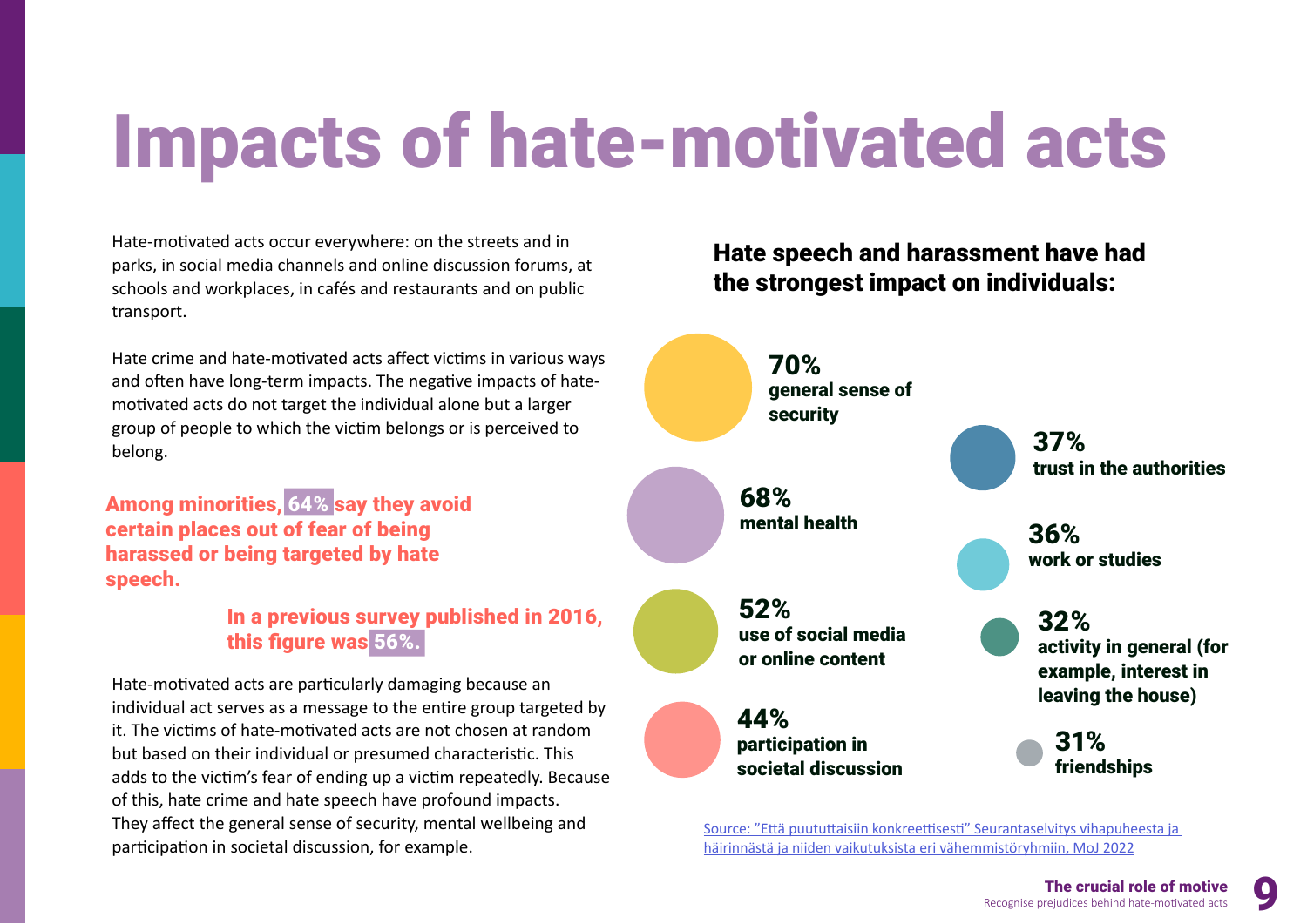# Ways to address hate-motivated acts

It can sometimes be difficult to determine whether insulting and inappropriate behaviour constitutes a hate-motivated act or an offence. It is the duty of the authorities handling the criminal procedure to draw the line.

Working at different stages of the procedure, the police, prosecutor and judge assess whether the events constitute an offence. Every act of hatred must be taken seriously even if it does not fulfil the constituent elements of an offence. Hate-motivated acts are always harmful, and their impacts must be made visible. We must not become desensitised to hate-motivated acts. It is vitally important to confront such acts.

#### Promote equality

Influence attitudes

Reinforce the culture or intervention

#### What can you do?

- **Clear procedures must be in place for addressing** discrimination and harassment.
- **Employees' and young people's awareness of diversity** and respect for it must be increased and supported through equality planning.
- **Equality planning must be emphasised in different** organisations. Organisations should make themes related to equality part of their processes in order to identify the competence needs and further training of professional groups.
- **People must be encouraged to intervene in** discrimination, harassment and hate speech.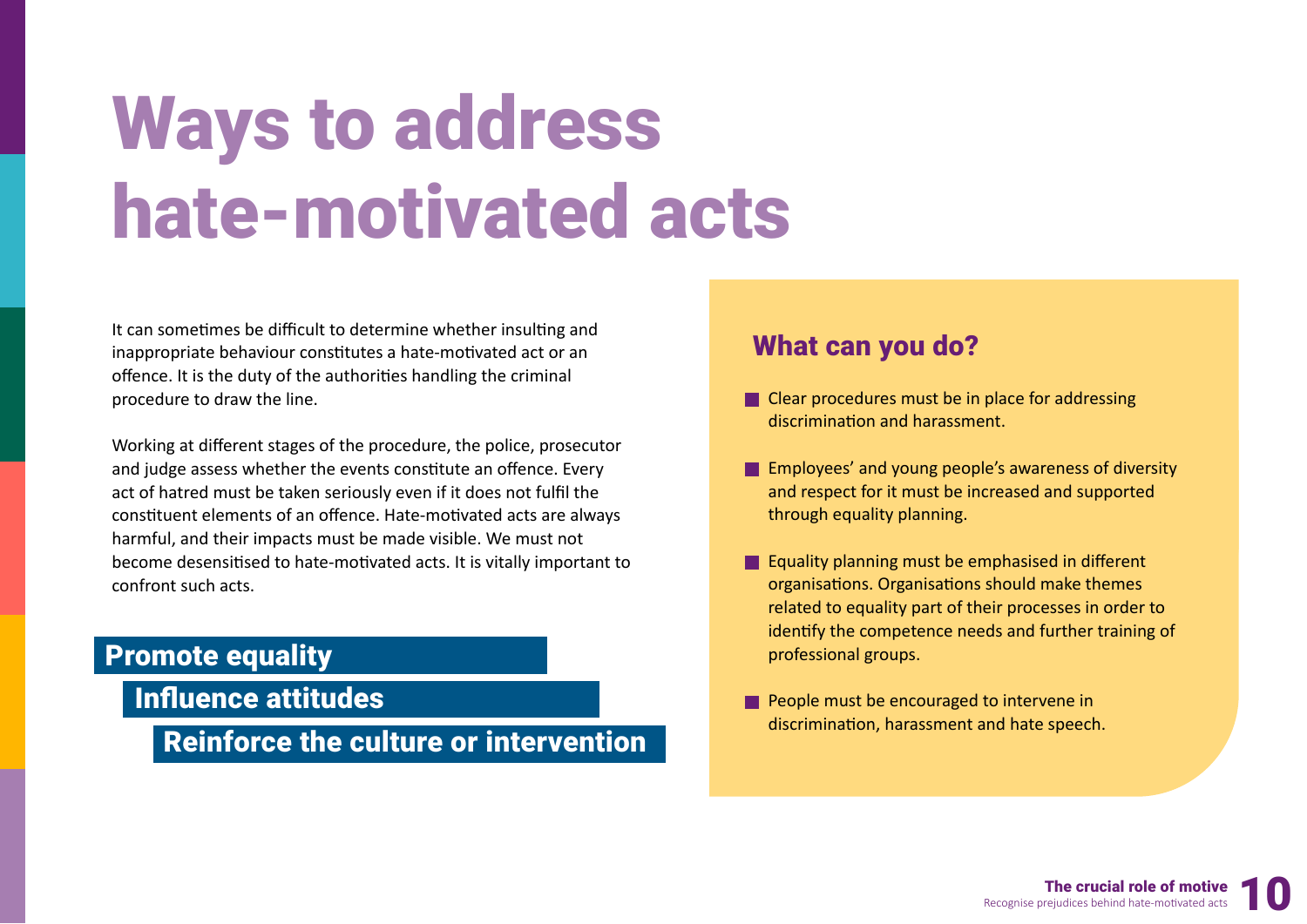#### Reporting hate-motivated acts

- $\blacksquare$  The most important thing is to tell someone about the incident.
- If you believe the act may constitute an offence, report it to the police. You can file a police report even if you do not know whether the act is an offence. It is important to mention the hate motive, because the court can increase the sentence in the case of a hate crime.

[Read more about filing a police report at https://poliisi.fi/en/](https://poliisi.fi/en/report-a-crime) [report-a-crime](https://poliisi.fi/en/report-a-crime) 

**Notain Support Finland (RIKU) offers support and** guidance services to victims of crime and their families, as well as to people who suspect they may be victims of crime.

[The Non-Discrimination Ombudsman](https://syrjinta.fi/en/front-page) is a lowthreshold legal protection body that provides help and guidance in cases involving discrimination prohibited in the Non-discrimination Act.

[The Ombudsman for Equality](https://tasa-arvo.fi/en/front-page) offers advice and instructions in discrimination cases related to gender, gender identity and gender expression.

■ Other low-threshold support and guidance services also help in situations where the experienced hatemotivated act does not necessarily constitute a criminal offence. Such services are provided by helplines and occupational health care, for example.

It is important to report hate-motivated acts to help authorities understand the scope of the phenomenon.



According to a survey conducted by the Ministry of Justice, 30% of those who had experienced harassment or hate speech reported it. Positive development has been seen in this respect: in the survey conducted in 2016, the figure was 21%.